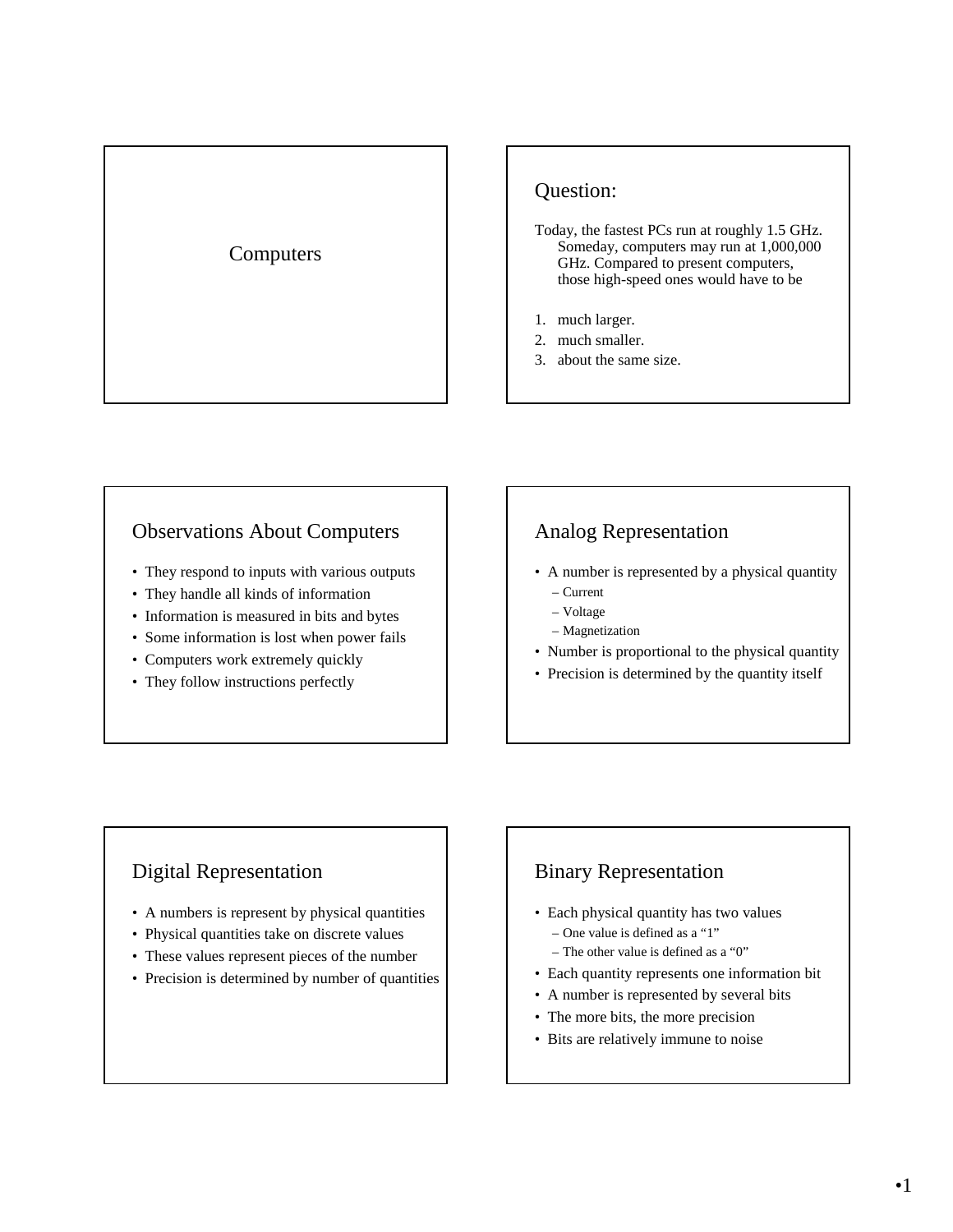## Example: 19

- Five bits can represent number from 0 to 31
- 19 is represented by the bits: 10011
- Each bit represents a power of 2
- $1\cdot2^4 + 0\cdot2^3 + 0\cdot2^2 + 1\cdot2^1 + 1\cdot2^0 = 19$

# Representing Non-Numbers

- Bits or groups of bits are assigned to objects – Characters
	- Colors
	- Days of the week
- 8 bits (a byte) can distinguish 256 objects
- Two bytes can distinguish 65,536 objects

## Quantities Representing Bits

- Current
- Magnetization
- Charge
- Optical properties
- Light
- Radio Waves
- Sound

# Computers & Bits

- Computation: currents
- Memory: charge
- Disk Drives: magnetization
- CDROM/DVDROM: optical properties

## Computing

- Computers perform logical operations with bits
- Complicated operations based on simple ones
- Simplest operations: inversion & not-and
- Any function can be realized from these two

#### Inverter

- Takes one input bit, provides one output bit
- Output bit is inverse of input bit

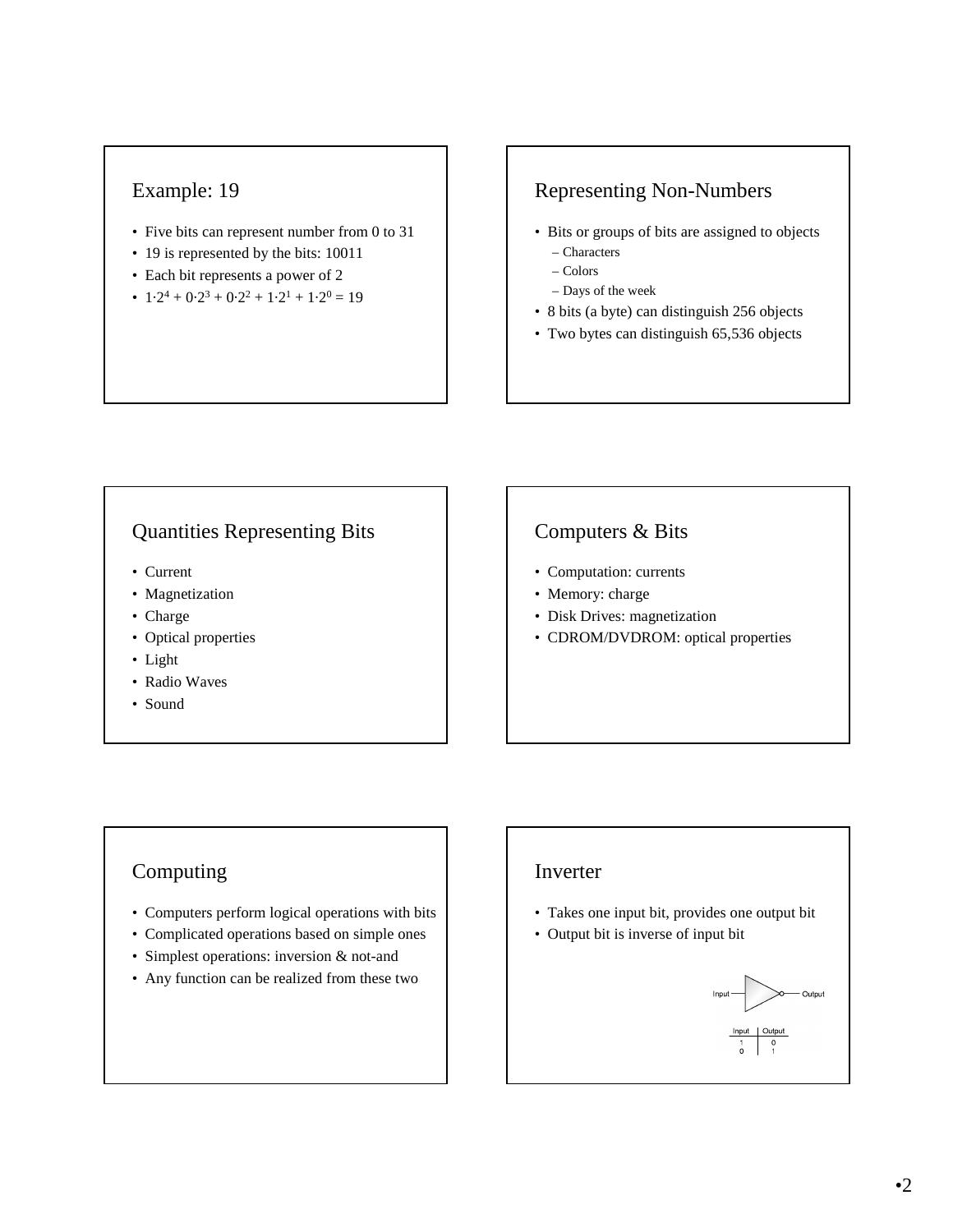

- Takes two input bits, provides one output bit
- Output is inverse of logical "and" of input bits



# CMOS Logic

- Bits are represented by charge
- "1" is represented by positive charge
- "0" is represented by negative or no charge
- Logic is built from n-channel and p-channel MOSFETS in complementary pairs





## Personal Computers

- Use CMOS logic for computations
- Use charge-based memory for fast storage
- Use magnetization or optical for slow storage
- Use light, radio, current, or sound for network

# Speed Limits

- Bits move no faster than the speed of light
- Speed of light is 1 foot per nanosecond
- During one PC cycle, bits can move 1 foot
- Processors can't be bigger than 1 foot